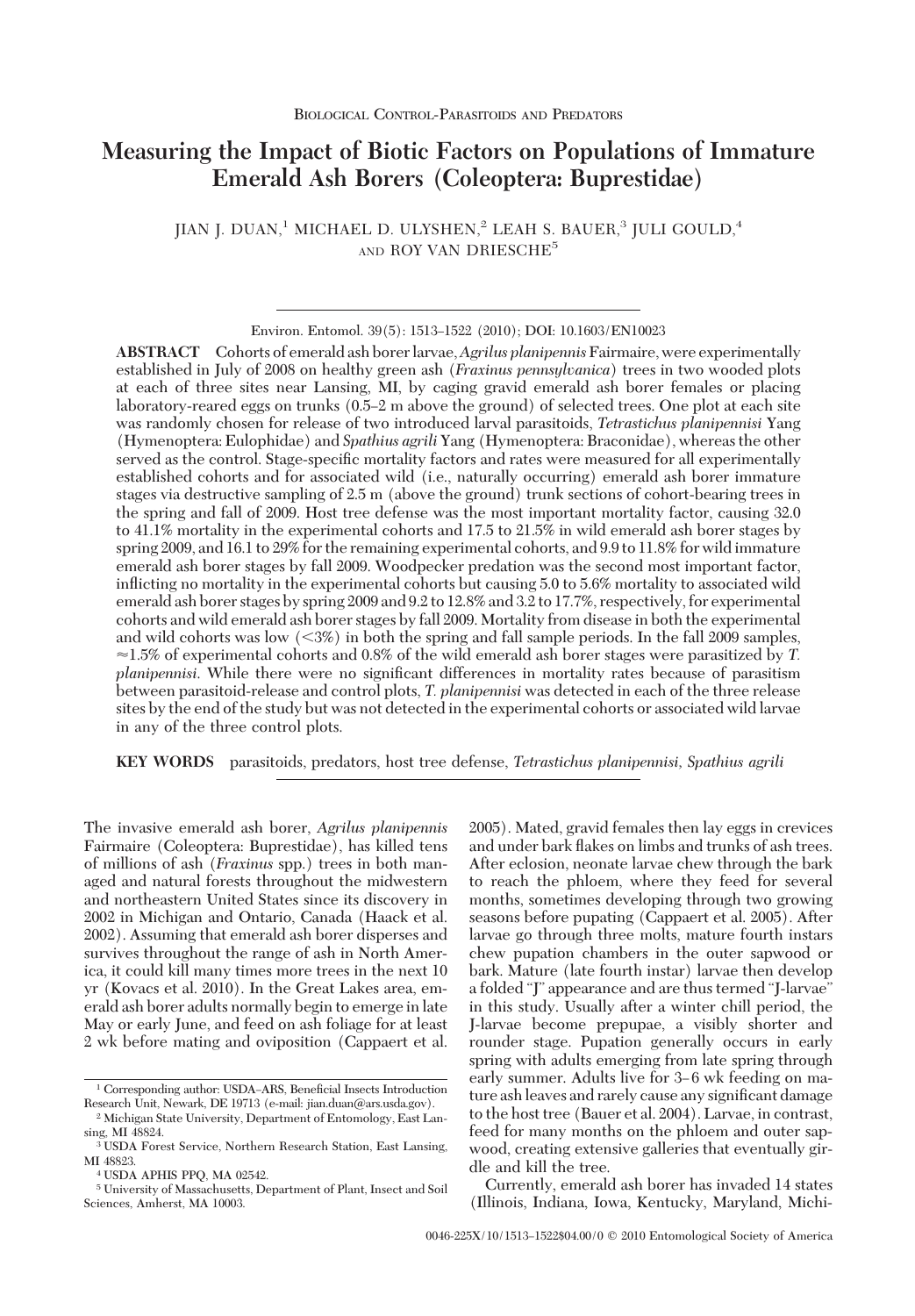gan, Minnesota, Missouri, New York, Ohio, Pennsylvania, Virginia, West Virginia, and Wisconsin) (Emerald Ash Borer Information, 2010) and two Canadian provinces (Ontario and Quebec) (Canadian Food Inspection Agency, 2010). Regulatory efforts to contain the pest's spread via early detection, quarantine, and removal of infested ash trees had little effect (Cappaert et al. 2005). Moreover, chemical control cannot be used to protect native ash in forests because of prohibitive cost, general impracticality, and potential harm to the environment (Poland & McCullough 2006). In contrast, biological control using natural enemies (primarily parasitoids) may be a cost-effective and environmentally safe alternative (Bauer et al. 2008).

Current biological control efforts against emerald ash borer in North America are focused on the release of one egg parasitoid *Oobius agrili* Zhang and Huang (Hymenopteran: Encyrtidae) (Zhang et al. 2005) and two larval parasitoids *Tetrastichus planipennisi* Yang (Hymenoptera: Eluphidae) and *Spathius agrili* Yang (Hymenoptera: Braconidae) collected from northern China (Liu et al. 2003; Yang et al. 2005, 2006; Liu et al. 2007; United States Department of Agriculture [USDA] APHIS 2007; Bauer et al. 2008). Parasitoid releases started in Michigan in 2007, Ohio and Indiana in 2008, and in Maryland and Illinois in 2009. Field surveys in Michigan, Pennsylvania, Ohio, and Ontario detected some parasitism of emerald ash borer larvae by native parasitoids (Bauer et al. 2004, Lyons 2008, Cappaert & McCullough 2009, Duan et al. 2009). Predators (predominantly woodpeckers) have been observed to cause high levels of mortality to late instars, prepupae, and/or pupae of emerald ash borer in North America (Cappaert et al. 2005, Lindell et al. 2008). Host-tree resistance and pathogenic microorganisms were shown to influence the survival and reproduction of emerald ash borer in both North America (Bauer et al. 2004, Rebek et al. 2008) and Asia (Liu et al. 2003, 2007; Liu and Bauer 2006). To date, however, integrative studies are lacking on the impact of biotic factors, including the introduced biological control agents, on the population dynamics of emerald ash borer in North America.

In this study, we experimentally established cohorts of emerald ash borer larvae on healthy ash trees and then determined the mortality of those cohorts and that of associated wild (i.e., naturally occurring) emerald ash borer immature stages from different factors, including host tree defense, disease, predation, and parasitism by either introduced or native parasitoids. The current study provides some solutions to challenges for the development of life tables or other quantitative approaches to measuring the impact of natural enemies on emerald ash borer population dynamics.

# **Materials and Methods**

**Study Site and Tree Selection.** The study was conducted in natural ash forest stands located at three sites in Ingham County near Lansing, MI. Two sites

were  $\approx$ 5 km from each other in Meridian Township (3–5 km east of Lansing). Site one  $(42^{\circ} 43'N/84^{\circ})$ 25W) included two contiguous Meridian Township, MI, parks (Central and Nancy Moore Parks). Site two (42°41′ N/84°22′W) spanned two other Meridian Township parks (Harris Nature Center and Legg Park). The third site (42°34N/84°36'W) was located in Holt, MI ( $\approx 25$  km south of Lansing), in the William M. Burchfield Park,  $\approx 32$  km away from the Meridian Township study sites. At each site, two wooded plots, separated from each other by  $0.5-0.8$  km, were selected and randomly assigned as either the parasitoid release treatment or the nonrelease control plots. All study plots contained a mixture of mostly deciduous trees, including ash (*Fraxinus pennsylvanica* Marsh, *F. americana* L.*,* and *F. nigra* Marsh), red maple (*Acer rubrum* L.), boxelder (*A. negundo* L.), oak (*Quercus* spp.), black cherry (*Prunus serotina* Ehrh.), poplar (*Populus* sp.), black walnut (*Juglans nigra* L.), cottonwood (*Populus deltoides* Bartr. Ex Marsh), basswood (*Tilia america* L.), pricklyash (*Xanthoxylum americanum* L.), and a few evergreen trees such as spruce (*Picea* spp.) and pine (*Pinus* spp.). Although there were notable differences in tree species composition, abundance, tree basal area, and tree DBH (diameter at breast height;  $\approx 1.5$  m above the ground) among the three study sites, these characteristics were similar between plots within sites.

Within each study plot, 10 healthy green ash trees (*F. pennsylvanica*) with no apparent signs or symptoms of emerald ash borer infestation (e.g., bark splits, exit holes, epicormic growth, or woodpecker holes) were selected, marked with colored ßagging and aluminum tags, and their DBH determined. There were no significant differences in average DBH of selected ash trees between the parasitoid release plots (mean  $DBH = 13.6$  cm, range  $7.5-20.5$  cm) and control plots  $(DBH = 13.2 \text{ cm}, \text{range } 8.5-22.5 \text{ cm})$   $(F = 0.1750; df =$ 1, 58;  $P = 0.6773$ ). The ash trees selected within each plot were separated by at least 5–10 m.

**Creation of Cohorts of Emerald Ash Borer Larvae for Observation.** Larval cohorts were established between 29 June and 30 July 2008. Two methods were used to create cohorts of emerald ash borer larvae for observation of survival and mortality rates the following year. The first method involved inserting 3-5 d-old laboratory-reared emerald ash borer eggs under the shallow bark flaps (0.2 cm in depth, 10 mm long  $\times$  5 mm wide) on trunks of selected trees, created by cutting bark with a utility knife. The eggs used were laid by gravid females in the laboratory on small ash sticks (1 cm diameter) wrapped loosely with narrow ribbons that provide sites for emerald ash borer oviposition (L. S. Bauer, unpublished data). Eggs were removed from the sticks by using a utility knife to cut off small pieces of bark flakes  $(5–7 \text{ mm} \log{\text{b}} y - 3 - 5 \text{ mm} \cdot$ wide) to which eggs were attached. One bark flake, with one or more eggs, was pinned with number one insect pins under each bark ßap, leaving enough space between the eggs and the ßaps to avoid damaging the eggs. All locations where eggs had been placed were then labeled by writing numbers on the trunk with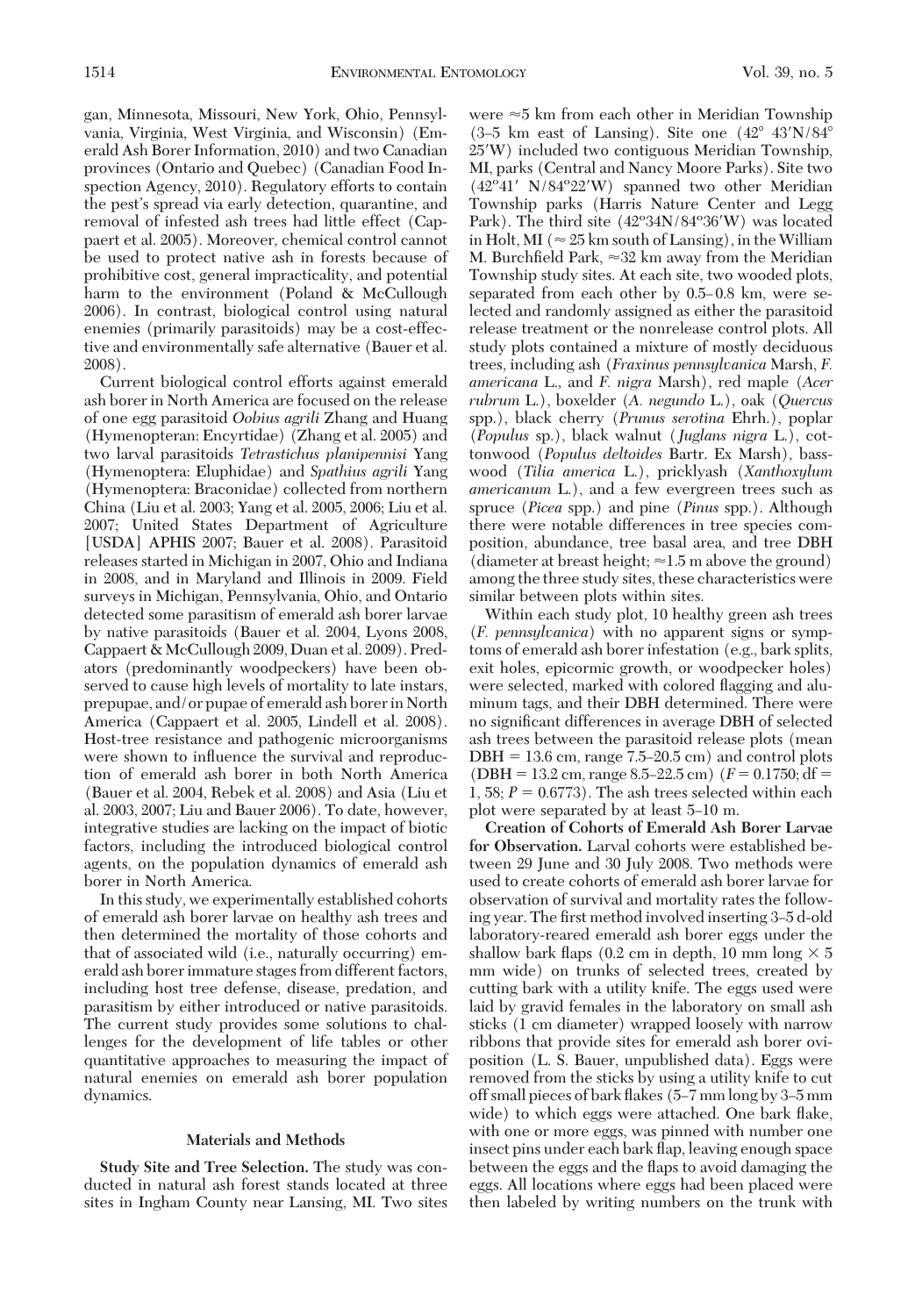weather-resistant ink. Five of the 10 egg exposure sites were low on the trunk  $(0.5-1 \text{ m}$  above ground), while the remaining five exposure sites were  $1.5-2.0$  m above ground. The field-deployed laboratory eggs were left in place to allow newly hatched emerald ash borer larvae to bore into the phloem and become established. Fates of these larvae were determined through direct observation the following year.

The second method of creating larval cohorts involved caging gravid emerald ash borer females and males to trunks of the same ash trees used for the first method of cohort establishment. Caged females oviposited into natural bark crevices or artificially created bark slits on the trunk. Adult emerald ash borer used in this experiment were collected from heavily infested urban ash trees from mid June to mid July in 2008 in East Lansing, MI. They were held with fresh green ash foliage in ventilated plastic 200-ml cups in the laboratory for  $\approx$ 1 wk before use to ensure that adults had fed and matured eggs. Cages consisted of a ventilated rectangular plastic container (10 cm long  $\times$ 7 cm wide  $\times$  4 cm deep) fastened onto the trunk with rubber bands, with the cage opening facing the trunk. Weather stripping  $(1.5 \text{ cm wide} \times 0.5 \text{ cm thick})$  was used to fill any gaps between the edges of the open face of the container and the trunk surface. Cages were placed at heights ranging from 0.5 to 2.0 m above ground, with a total of four cages per tree. We placed one male and one female adult emerald ash borer in each cage and provided them with a bouquet of foliage secured in a water-filled vial. In the bark covered by each cage, 5-10 slits in the bark were made to provide sites attractive for oviposition by emerald ash borer females. Emerald ash borer adults in cages were removed after 7 d and caging sites were outlined with weather-resistant liquid Whiteout paint for future reference. At two sites, 10 trees were inoculated in this manner (40 cages per plot). However, at site one (Central Park and Nancy Moore), sufficient wild-collected emerald ash borer beetles were unavailable and only one or two trees per plot were inoculated with emerald ash borer adults  $(4-8$  cages per plot). Approximately 4 wk after the cages were removed, the previously caged areas on each tree were carefully examined by removing any loose bark and counting the numbers of emerald ash borer eggs. At that point in time, all eggs laid by emerald ash borer adults within cages would have hatched (Cappaert et al. 2005), and could be detected and counted because the durable egg shell remains fixed in place.

**Parasitoid Releases.** After establishment of the sentinel larval cohorts, adult parasitoids were released in both fall of 2008 and summer of 2009. *T. planipennisi* and *S. agrili* were first released between 13 August and 4 October 2008 on each of the 10 study trees in each of the 3 release plots (10 females plus 5Ð10 males of *T. planipennisi* and eight females and five males of *S*. *agrili* per tree in a single release).

Further releases were made in 2009 after one half of the emerald ash borer cohort trees had been destructively sampled in the spring of that year. Because of improved rearing methods for *T. planipennisi*,  $\approx 3,000$ 

females (plus  $1,000-2,000$  males) were released in each release plot. Releases of this parasitoid were staggered, with some adults released every 2 to 3 wk from early June through August in 2009, placing half of the available parasitoids on the 5 remaining emerald ash borer cohort trees and the remainder on 5 adjacent trees.

The second round of *S. agrili* releases was made 24 Ð31 July, 2009, when each release plot received a single release of 200 females and 100 males. Twenty females were placed on each of the 5 remaining emerald ash borer cohort trees and the remainders were placed on 5 other nearby ash trees.

At each release, snap-capped plastic vials (37 ml) containing adults of *T. planipennisi* or *S. agrili* were first opened against the lower  $(<\!0.5 \text{ m})$  trunk of each release tree; parasitoids were coaxed to walk or ßy out to land on trunk of release trees by gently taping the outside of vials.

**Determining the Fate of Emerald Ash Borer Larval Cohorts.** Five emerald ash borer cohort trees in each of the 3 release and 3 control plots were destructively sampled in spring 2009 (26 April to 10 May) to determine the developmental stage and fate of the emerald ash borer larvae in each cohort. The remaining 5 emerald ash borer cohort trees were reserved for sampling in fall 2009 (29 September to 8 October). Beginning at the oviposition locations (where either eggs on bark chips had been placed or where adult emerald ash borer had been caged), we debarked the trunk of each emerald ash borer cohort tree and examined each from the ground up to a height of 2.5 m to locate and assess the fate of members of the experimentally established emerald ash borer larval cohort. In addition, we recorded the status (life stage and observable mortality) of all wild emerald ash borer immature stages (larvae, prepupae, pupae) in that sample zone. Larvae in the experimental cohorts were distinguished from wild emerald ash borer stages based on the point of origin of their galleries. However, in  $\approx$ 10% of cases, the identity of some larvae arising from eggs in the experimental cohort was obscured by gallery overlap and these larvae were excluded from experimental cohorts. The life stages of all immature emerald ash borer found were recorded. Larvae were determined to instar based on body size and head capsule width as described in Cappaert et al. (2005) or, when larvae were missing (as from woodpecker predation), an estimate was made based on the width of the gallery  $\leq$  2 mm wide for first to second instars, 2–3 mm wide for third instars, and  $>3-4$  mm for fourth instars). The fate of each emerald ash borer immature stage was assigned to one of the following 6 categories: (1) complete development (adult emergence hole visible), (2) living emerald ash borer stage, (3) killed by the tree defense (encapsulated by callous tissue), (4) died of disease (cadaver decomposed, often covered with fungal mycelia), (5) preyed upon (partially consumed or missing, with bark and sapwood destruction caused by woodpecker feeding) (Lindell et al. 2008), or (6) parasitized. Deaths categorized as a result of disease were not confirmed with pathogen isolation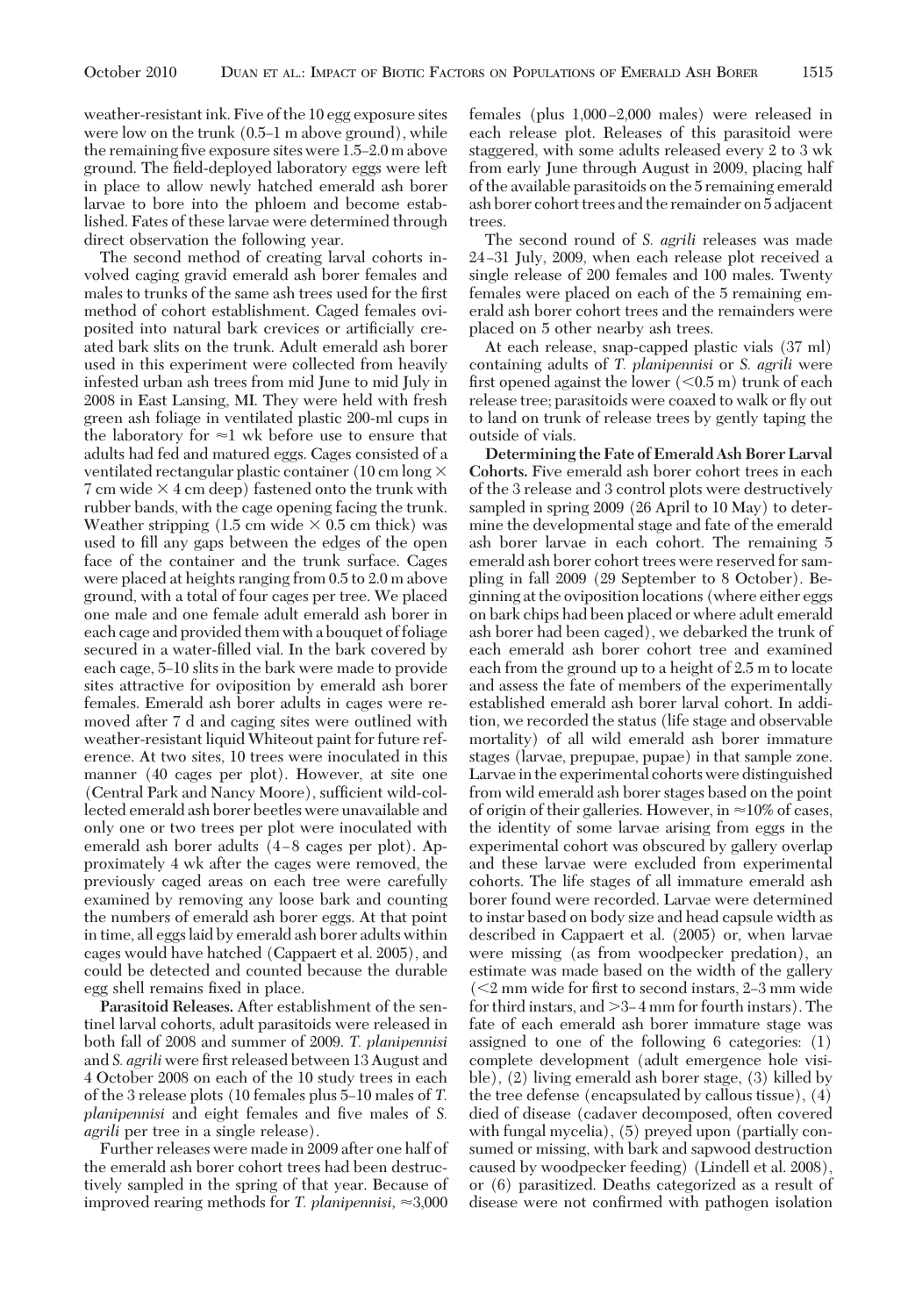| Cohort observation | Cohort creation                | Number of trees used | Number of     | No. EAB larvae | $\%$ ( $\pm$ SE) establishment            |
|--------------------|--------------------------------|----------------------|---------------|----------------|-------------------------------------------|
| time               | method                         | for cohort creation  | eggs deployed | observed       | (per tree) <sup><i>a</i></sup>            |
| Spring 2009        | Caging females<br>Placing eggs | 30                   | 84<br>338     | 84             | 71.2 $(\pm 11.8)$ a<br>$26.2~(\pm 3.1)$ b |
| Fall 2009          | Caging females                 | 22                   | 104           | 67             | 73.2 $(\pm 7.7)a$                         |
|                    | Placing eggs                   | 27                   | 258           | 37             | 14.31 $(\pm 2.8)$ b                       |

**Table 1. Comparison of the establishment of emerald ash borer larval cohorts by caging gravid emerald ash borer females vs hand placing laboratory-reared eggs on ash trunks (adults and eggs were deployed July 2008)**

<sup>a</sup> Numbers followed by different letters for each cohort observation time within a season were significantly different according to likelihood  $\chi^2$  tests ( $\alpha \leq 0.05$ ).

and so this category might also include insects that died from physiological causes with subsequent growth of decay organisms. Because parasitism was not always evident in the field, all live emerald ash borer larvae were removed from their feeding galleries or pupal chambers using soft forceps, placed into culture plates, and incubated in the laboratory for a maximum of 12 wk to observe developing parasitoids. Parasitoid adults that emerged during laboratory incubation were identified to species (*T. planipennisi*, *Balcha indica* Mani & Kaul) or genus (*Atanycolus* spp.). Emerald ash borer larvae that died during tree dissection or during laboratory incubation were dissected under the stereomicroscope to determine the presence of parasitoid remains, which were determined to species for the two endoparasitoids *T. planipennisi* (gregarious) and *Phasgonophora sulcata* Westwood (solitary), and to genus for the ectoparasitoid, *Spathius* spp. (gregarious) based on the characteristics of the parasitoid larvae, cocoons, or both.

Data Analysis. Likelihood Ratio  $\chi^2$  tests were used to compare the success rates of the two cohort creation methods (hand-placement of eggs versus oviposition by caged emerald ash borer adults) as well as to compare development stage distributions of the experimental cohorts versus the associated wild larvae. Densities of wild emerald ash borer immature stage (larvae, J-larvae, prepupae, and pupae) for each tree were calculated as numbers of all wild emerald ash borer immature stages observed per centimeter squared of sampled phloem area, and then square root transformed for two-way analysis of variance (ANOVA) with parasitoid release (versus nonrelease) and study site as two main (effect) factors. Least square mean difference (least significant difference [LSD]) student's *t*-tests were used to separate differences in emerald ash borer densities among different study sites. Percent mortalities were calculated for each biotic factor for both the larvae in the experimental cohorts and the wild larvae from each ash tree. Percentages were then transformed with arcsine square root (x) function for two-way ANOVA with parasitoid release (versus nonrelease) and study site as the two main (effect) factors to compare differences in each category of mortality rates between the parasitoid release and control plots. The inclusion of study sites in the ANOVA model accounted for sitespecific effects on each categories of emerald ash borer mortality. The relationships between percentage mortality (dependent variable) caused by the

major mortality factors (host tree defense mechanism and woodpecker predation) and emerald ash borer density (independent viable, i.e., total number of all alive and dead emerald ash borer larvae, prepupae, pupae, and adult exits per meter squared of phloem) were analyzed using liner regression models. All statistical analyses were performed using JMP 8.0.1 (SAS Institute Inc. 2008).

### **Results**

**Relative Efficacy of Cohort-Creation Techniques.** The establishment rate of larvae from cohorts of eggs laid by caged emerald ash borer females was higher than that from laboratory-produced eggs placed on tree trunks by hand (Table 1). In spring 2009, the mean  $(\pm SE)$  larval establishment rate from caged emerald ash borer adults (71.2%  $\pm$  11.8) was significantly higher than from hand-placed eggs (26.2%  $\pm$ 3.1) (Likelihood Ratio  $\chi^2 = 103.508$ ; df = 1; *P* < 0.0001). Similarly, in the fall of 2009, the mean establishment rate from caged emerald ash borer adults  $(73.2\% \pm 7.7)$  was significantly higher than from handplaced eggs (14.3%  $\pm$  2.8) (Likelihood Ratio  $\chi^2$  =  $86.662$ ; df = 1;  $P < 0.0001$ ).

**Densities of Wild Emerald Ash Borer Immature Stage in Sampled Portion of Experimental Cohort Trees.** In addition to the larvae of the experimentally established cohorts, the sampled zone  $(0-2.5m)$  of the cohort trees contained many wild emerald ash borer immature stages (larvae, J-larvae, prepupae, pupae), in both the spring  $(23.6 \pm 7.9/m^2)$  of phloem) and fall  $(76.3 \pm 14.8/m^2 \text{ of }$  phloem) sampling periods in 2009. There were, however, no significant differences in the mean densities of wild emerald ash borer immature stages in cohort trees between the release and control plots in either spring  $(F = 0.004; df = 1, 25; P = 0.9477)$ or fall  $(F = 0.0651; df = 1, 20; P = 0.8012)$ . Among sites, there were no significant differences in numbers of wild emerald ash borer immature stages in spring 2009  $(F = 0.0247$ ; df = 2, 25;  $P = 0.9758$ ), but the wild emerald ash borer density did vary significantly among sites in the fall  $(F = 6.1316; df = 2, 20; P = 0.0084)$ . Densities of immature emerald ash borer stages at site three (William M. Burchfield Park) were significantly higher (range,  $126 \pm 37.8 - 135 \pm 41.5$  per m<sup>2</sup> of phloem) than densities at sites one and two (LSD Student's *t*-tests,  $P < 0.05$ ), which ranged from 33  $\pm$  $29.2-70 \pm 29.3$  and did not differ significantly from each other (LSD Student's *t*-tests,  $P > 0.05$ ).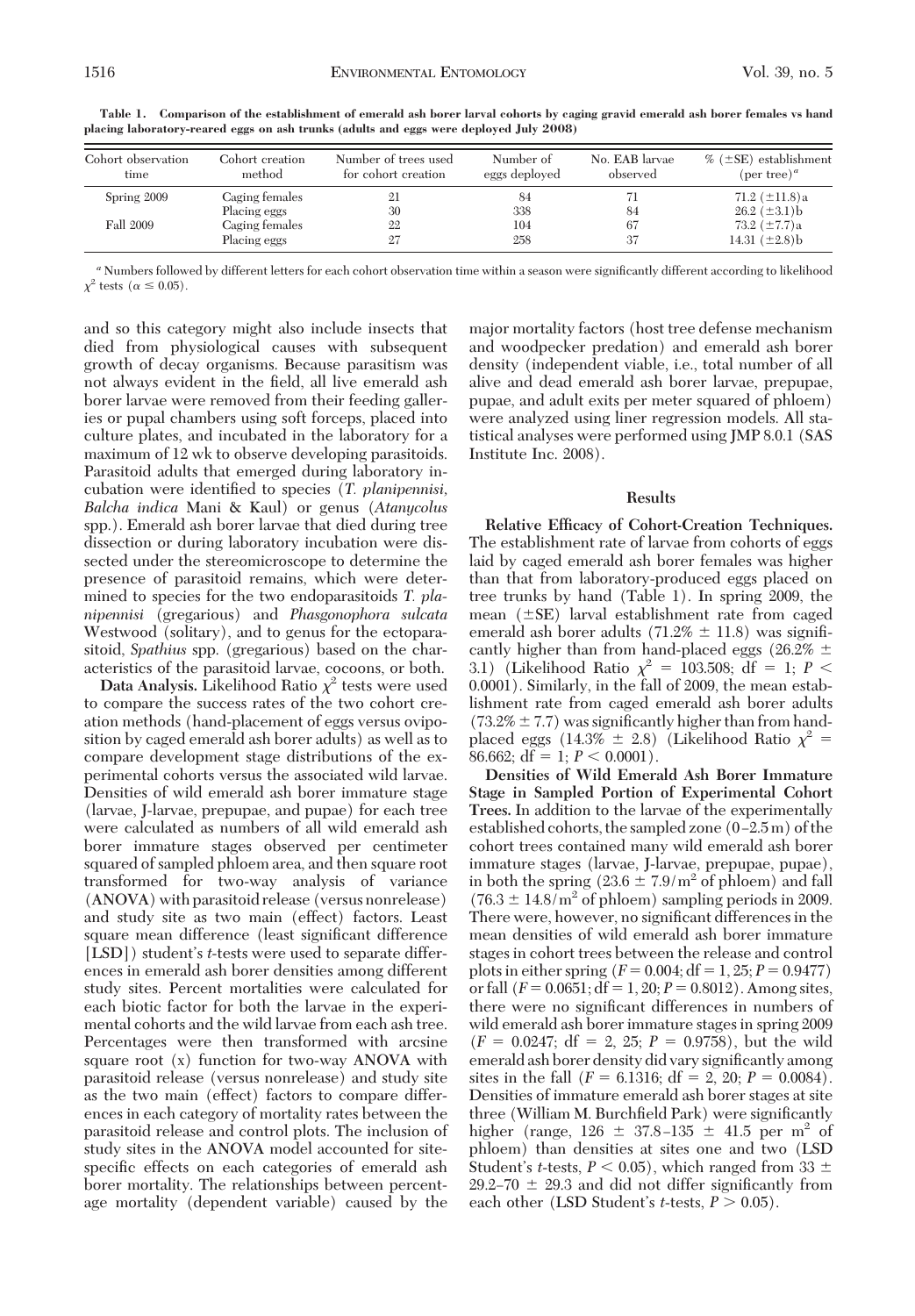

**Fig. 1.** Relative abundance of immature stages in experimentally established cohorts or among wild emerald ash borer (EAB) immature stages in the sampled zone of emerald ash borer cohort trees, as observed in the spring (A) and fall (B) of 2009. Emerald ash borer life stages:  $L1-L4 = \text{larval}$ instars first - fourth;  $JL = J$ -larva (mature fourth instar with folded "J" appearance),  $PP =$  prepupa (short, round appearance),  $P = pupa$ ,  $A = emerging$  adults. For the experimentally established cohorts, ovipositing adults, and eggs were deployed July 2008.

**Relative Abundance of Emerald Ash Borer Life Stages in Experimental Cohorts and Wild Emerald Ash Borer Immature Stages in Sampled Cohort Trees.** By the spring 2009 sampling period, none of the emerald ashborerlarvaein our experimental cohorts (established in July 2008) had yet advanced beyond the third instar (L3) (Fig. 1A). In contrast,  $\approx$  40% of the wild emerald ash borer immature stages found in the sampled zone of cohort trees were fourth instars  $(L4's)$  or older. By the fall 2009 sampling period, all the live larvae in the experimentally established cohort were either LA's or J-larvae (JL). In contrast, the wild emerald ash borer stages in the cohort trees in the fall of 2009 ranged from early instars (L1's to L3's) (56.6%) to L4's and JL (44.4%) (Fig. 1B). The beetle life stage distributions (relative abundance) between the experimentally established cohorts and the wild emerald ash borer immature stages in cohort trees were significant in both spring (Likelihood ratio  $\chi^2 = 196.209$ ; df = 1; *P* < 0.0001) and fall (Likelihood ratio  $\chi^2 = 166.632$ ; df = 1; *P* < 0.0001). Data from observations of the experimentally established cohorts and the associated wild emerald ash borer immature stages strongly indicated that under the conditions at the study sites, emerald ash borer required more than 1 yr to complete a generation. Late instars (L4's, JL, prepupae) of the previous year's generation of the wild population

clearly overlapped with early instars  $(L1's to L3's)$  from the current year's generation in spring.

**Stage-Specific Survivorship and Mortality of Experimental Cohorts and Associated Wild Emerald Ash Borer Immature Stages.**The major source of mortality in spring 2009 samples was death of larvae from host tree defense (i.e., larvae encapsulated by callous tissue). Young larvae were most affected by this factor, with 82% of L1's in the experimental cohorts being killed and  $52\%$  of wild larvae. For  $L2$ 's,  $16\%$  of experimental cohorts and 11% of wild larvae were killed by tree resistance (Fig. 2A and B). Averaged over all larval instars in samples, 29% of larvae (only L1's and  $L3$ 's were present) in the experimentally established cohorts and 5% of the associated wild emerald ash borer life stages (which included L1's through pupae) were killed by tree resistance. Losses to predation were not found in the experimentally established cohorts in the spring 2009 samples, but were observed among wild emerald ash borer immature stages, with 81 individuals (11% of stages in samples) killed by woodpeckers (Fig. 2B). The exact stages killed by woodpecker predation could not be determined, but based on gallery size and position in the wood, these were most likely older stages (L4, prepupae, or pupae). Disease was not observed to cause any signiÞcant level of mortality in either group in the spring samples. Approximately 2% of the 60 L3s in the experimental cohorts were killed by what we assumed were pathogens, as were 3% of the 538 wild larvae present as  $L2$ 's to  $L4$ 's. No parasitism was observed in either the experimentally established cohorts or associated wild emerald ash borer immature stages in the spring 2009 samples.

In the fall 2009 samples, host tree defense was again the dominant mortality factor, killing all larvae that had not advanced to L4 (100% of 18 individuals), which was 17% of all larvae in the experimental cohorts (Fig. 2C). In contrast, only small numbers of the associated wild emerald ash borer larvae were killed by host tree resistance (3% of 2038individualsin stages L1– $|L|$  (Fig. 2D). Woodpecker predation removed 9% of the emerald ash borer stages in the experimental cohorts (nine individuals, Fig. 2C) and 5% of the wild emerald ash borer immature stages (102 individuals, Fig. 2D). Disease caused by unidentified pathogens caused -3% mortality spread across various life stages in both the experimentally established cohorts and the associated wild emerald ash borer immature stages. Parasitism, primarily by the released larval parasitoid, *T. planipennisi*, was detected at a low level  $(\leq 1.5\%)$ , in both the experimentally established cohorts (in JL stage) and the associated wild emerald ash borer immature (L2 to L4) stages. In addition to *T. planipennisi,* two native parasitoids (*Atanycolus* spp. and *P. salcata*) and one inadvertently introduced exotic species (*B. indica*) were observed parasitizing wild emerald ash borer larvae, causing -0.2% parasitism. Two cocoons of a *Spathius* sp. were collected from one emerald ash borer larva in the fall of 2009; however, the identity of this species could not be confirmed because the adults did not emerge.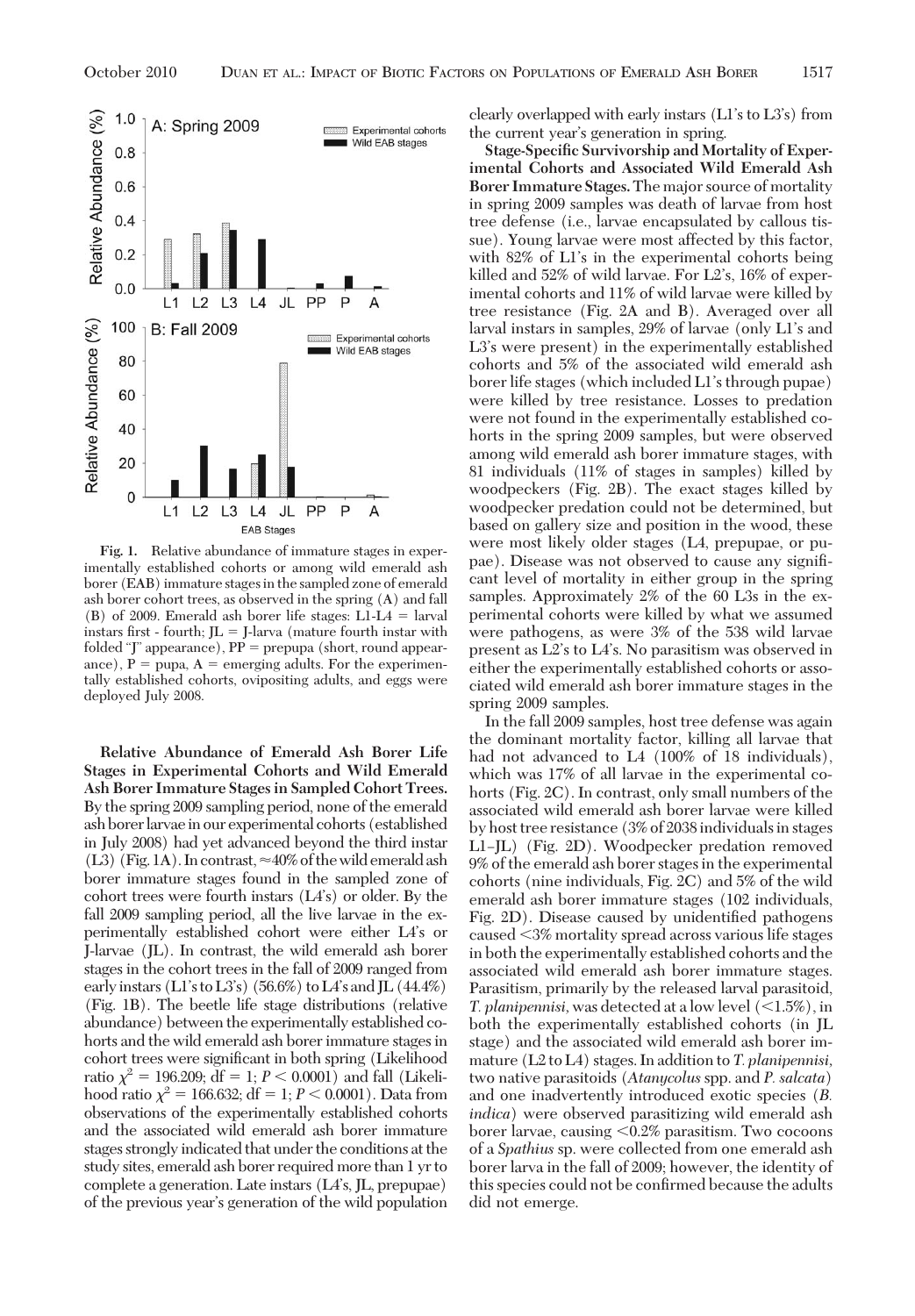

Fig. 2. Relative abundance of various stage-specific mortality factors affecting the experimentally established cohorts and associated wild emerald ash borer (EAB) immature stages in the sampled zone of emerald ash borer cohort trees, as observed in the spring (A and B) and fall (C and D) in 2009. Emerald ash borer life stages: L1-L4 = larval instars  $1-4$ ; JL = J-larva (mature fourth instar with folded "J" appearance),  $PP =$  prepupa (short, round appearance),  $P =$  pupa,  $X =$  Unknown instars removed by woodpecker predation. Values above each bar are numbers of each life stage in data set.

**Comparison of mortality rates between parasitoidrelease and nonrelease plots.** For observations in the spring of 2009 (Fig. 3A and B), mean mortality rates  $(\pm$ SE) from host tree defense mechanisms were 32.0  $(\pm 8.7)$  at release plots and 41.1% ( $\pm 9.6$ ) at nonrelease plots for the experimentally established cohorts and 21.5% ( $\pm$ 12.1) at release plots and 17.5 ( $\pm$ 10.1%) at nonrelease plots for the wild emerald ash borer immature stages in cohort trees. While no woodpecker predation was observed for the experimental cohorts of emerald ash borer larvae in the spring sample, mean predation for the associate wild emerald ash borer stages was 5.6% ( $\pm 3.0$ ) and 5.0% ( $\pm 3.1$ ) in the parasitoid release and nonrelease sites, respectively. Mortality caused by unknown diseases (cadaver decomposed and often covered with fungal mycelia) was -2% in both parasitoid release and nonrelease plots. No parasitism was observed in either the parasitoid release or control plots in the spring of 2009. For both experimentally established cohorts and wild cohorts, no significant differences in the mortality rates caused by any of the observed biotic factors were detected between the parasitoid release and nonrelease control plots (ANOVA, all  $P_s > 0.05$ ).

For observations in the fall of 2009, mean mortality rates ( $\pm$ SE) inflicted by host tree defense mechanism were 29.2% ( $\pm$ 12.7) in release sites and 16.1% ( $\pm$ 8.8) in nonrelease control sites for the experimentally established emerald ash borer cohorts and  $9.9\%$  ( $\pm 8.9$ ) in release sites and  $11.8\%$  ( $\pm 3.9$ ) in nonrelease control sites for the associated wild emerald ash borer immature stages. Woodpecker predation resulted in 12.8%  $(\pm 8.9)$  and 9.2%  $(\pm 4.4)$  mortality for the experimentally established cohorts at release and nonrelease plots, respectively. For wild emerald ash borer immature stages, mortality from woodpecker predation was 17.7% ( $\pm$ 8.6) and 3.2% ( $\pm$ 2.0) for the parasitoid release and nonrelease plots, respectively. Mortality from disease was -3% in both parasitoid release and nonrelease control sites. No parasitism by the released larval parasitoids (*S. agrili* and *T. planipennisi*) was observed for either the experimentally established or wild cohorts of emerald ash borer larvae in the control plots. However, at parasitoid release plots, a mean of 1.5%  $(\pm 1.5)$  parasitism by *T. planipennisi* was observed in the experimentally established cohorts, and 0.8%  $(\pm 0.5)$  parasitism was observed for wild emerald ash borer immature stages. Again, for both experimentally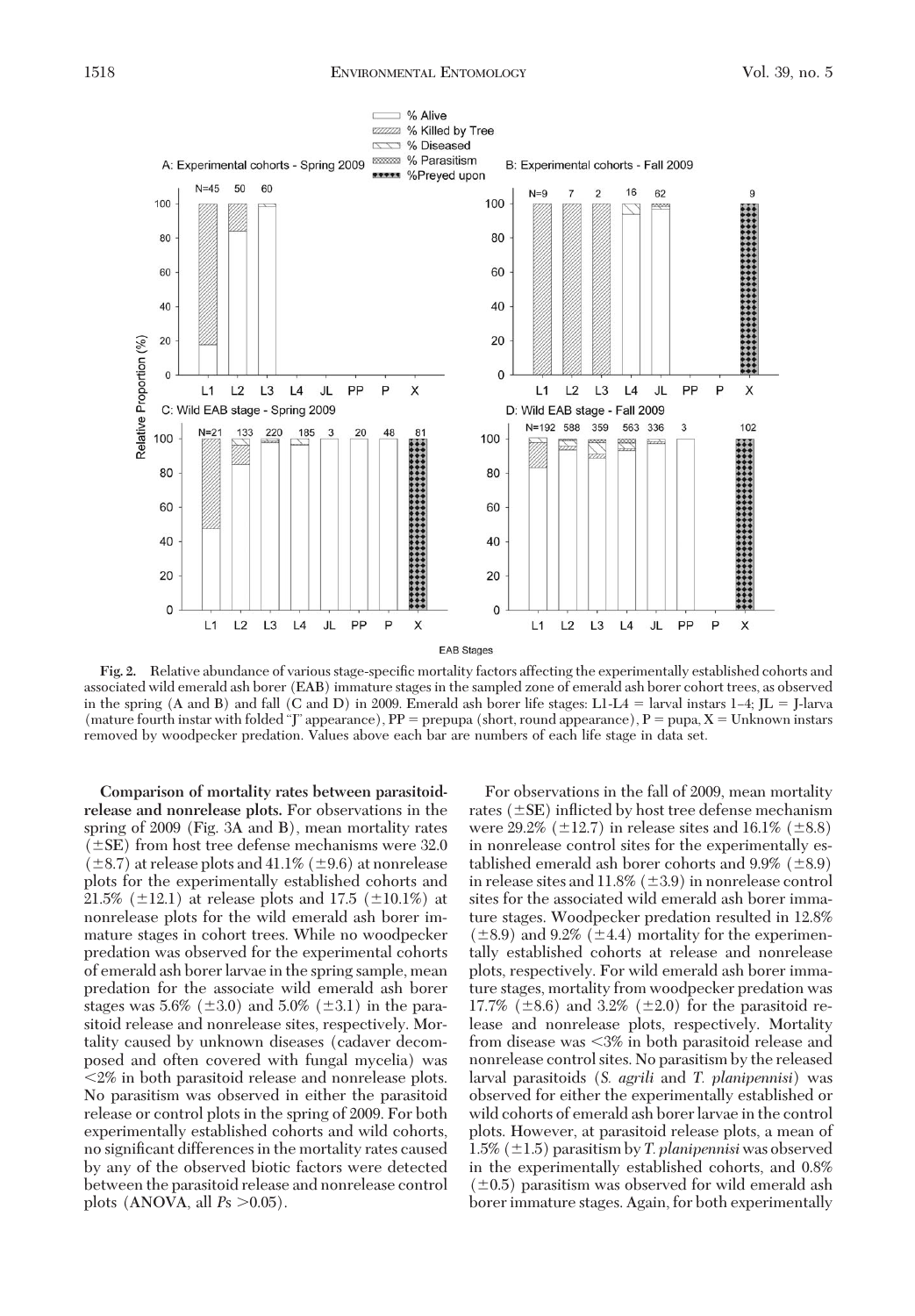

**Fig. 3.** Mortality rates of experimentally established cohorts and wild emerald ash borer immature stages (wild cohorts) caused by different biotic factors (HTD = host tree defense, Path = disease by pathogens, Par = parasitism (by *T. planipennisi* and all other minor parasitoids). Pred = woodpecker predation, and  $EX =$  adult exit holes) in parasitoid release and nonrelease control plots in spring (A and B) and fall (C and D) of 2009.

established cohorts and wild cohorts, no significant differences in the mortality rates caused by any of the observed biotic factors were found between the parasitoid release and nonrelease control plots (ANOVA, all  $P_s > 0.05$ ).

**Mortality Rates versus Emerald Ash Borer Density.** Regression analyses indicated that mortality rates inflicted by the most common mortality factor, host tree resistance, in both experimental cohorts and associated wild emerald ash borer immature stages were inversely related to emerald ash borer density within individual trees (adjusted for phloem area) both in spring (Fig. 4A and B) and fall (Fig. 4C and D) of 2009, although the relationship was not significant in spring 2009 for wild larvae (LSD tests, all  $P > 0.05$ ). As the emerald ash borer density on the ash trees increased, mortality from host tree defense declined. Additional analysis indicated that there were no significant differences in the mortality rates caused by host tree resistance among the three study sites. Prey density per tree did not appear to significantly affect the rate of woodpecker predation on emerald ash borer immature stages in experimentally established cohorts or on associated wild emerald ash borers in either spring or fall of 2009, whereas marginally significant differences were found among different study sites in woodpecker predation rates on wild emerald ash borer immature stages in emerald ash borer cohort trees in spring ( $F = 3.4303$ ; df = 2, 16;  $P = 0.0576$ ) and significant differences were found in fall  $(F = 4.6803; df =$ 2, 19,  $P = 0.0223$ ) of 2009 (data not shown). Mortality rates from disease or parasitismwere toolow toallowany meaningful analysis of density dependence for either the

experimentally established cohorts or wild emerald ash borer immature stages in emerald ash borer cohort trees in the spring or fall of 2009.

#### **Discussion**

Cohorts of emerald ash borer larvae were successfully established by caging gravid emerald ash borer females on trees and by placing laboratory-reared emerald ash borer eggs directly into artificially created bark crevices. However, caging adults resulted in over three time's higher rate of larval establishment than direct egg placement. The lower success rate (14– 27%) from placement of laboratory-reared eggs into artificial bark crevices may have resulted from damage to eggs during handling or lower rates of success by neonates in tunneling into bark because of the small gap between the eggs and bark. In contrast, cohort establishment via manipulation of emerald ash borer adults placed on tree trunks in cages, resulted in fully natural egg placement and over 70% success in transition from egg to emerald ash borer larvae established in the phloem. Considering the above difference and the great difficulty in finding naturally occurring eggs laid by wild females, caging gravid emerald ash borer adults on tree trunks is the most effective method to establish cohorts of emerald ash borer larvae to estimate emerald ash borer cohort parameters under various ecological conditions.

Previously, some emerald ash borer populations in Michigan were observed to require 2 yr to complete development, especially in newly infested ash trees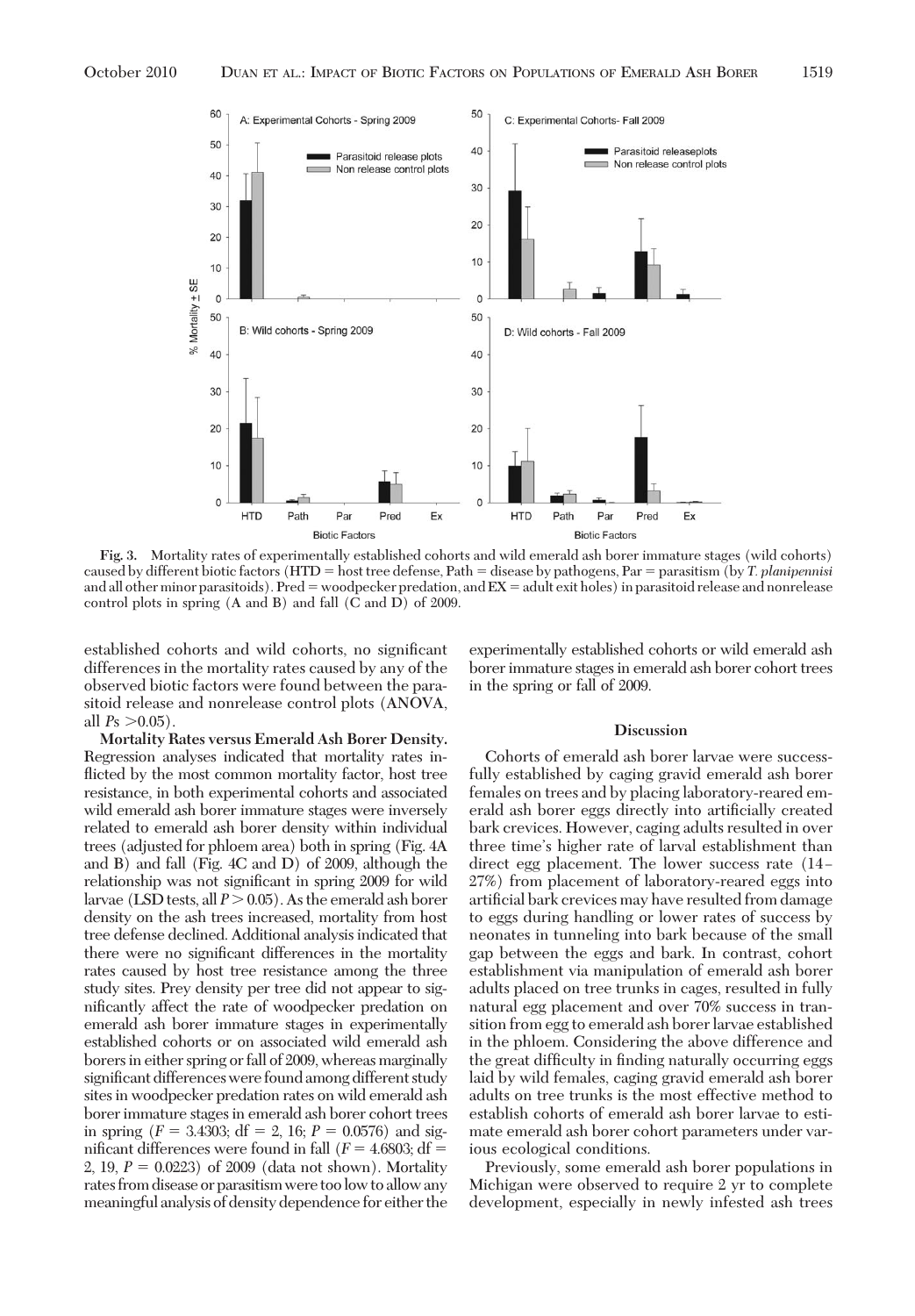

**Fig. 4.** Relationship between mortality from host tree defense and emerald ash borer (EAB) density (per meter squared of phloem) within individual trees in the spring (A and B) and fall (C and D) of 2009.

(Cappaert et al. 2005, Siegert et al. 2007). In agreement with these observations, we found that artificially established cohorts of emerald ash borer larvae in healthy green ash trees required more than 1 yr to complete their life cycle. Observations of wild emerald ash borer immature stages in our emerald ash borer cohort trees provided further evidence that the emerald ash borer populations we studied in Michigan have overlapping 2-yr long generations in the field, with a mixed population of first-season (first to third instars) and second-season (fourth instars to prepupae) immature stages being present in both spring and fall. One implication of this condition is that larval stages suitable for parasitism are likely to be present for nearly the entire growing season, favoring the establishment and impact of biological control agents.

Resistance of ash trees to emerald ash borer infestation was previously assumed to occur primarily in Asiatic species such as *F. mandshurica* Ruprecht and *F. rhynchophylla* Hance, the species with which emerald ash borer has co-evolved (Liu et al. 2007, Rebek et al. 2008). However, Anulewicz et al. (2008) noted differences in emerald ash borer larval density and development on some North American species of ash trees (e.g., *F. americana* versus *F. pennsylvanica*). Previous studies on other *Agrilus* borers also showed that survival of these borers is highly dependent on host tree condition and any weakening factor such as defoliation, mechanical injury or previous damage by the same or other species of bores increases tree susceptibility to attack and enhances borer survival (e.g., Barter 1957, 1965; Carlson and Knight 1969; Cote and Allen 1980; Haack and Benjamin 1982). However, these earlier studies attributed low *Agrilus* borer infestation rates on healthy host trees to a lack of attraction of host trees to adult beetles or to tree tolerance of

larval feeding damage (also see McCullough et al. 2009 for emerald ash borer). Findings from this study indicate that host tree defense mechanisms are present in North American ash species, which are capable of killing young emerald ash borer larvae at some densities. The lack of increase in emerald ash borer larval mortality from tree resistance in the fall samples was somewhat surprising, but may indicate that host tree defense mechanisms affect primarily the earlier larval stages present in the spring and early summer, when tree growth rate is greatest. We also noted differences in mortality because of host tree defenses between experimentally established cohorts  $(16–29%)$  and wild larvae  $(10–17%)$ . The higher mortality rate in experimentally established cohorts was probably because of experimental procedures, which involved handling and use of laboratory reared eggs and adults.

Ash tree defense may be a combination of chemical and physical mechanisms, although during the course of this study we were only able to observe physical defenses in which emerald ash borer galleries and larvae were surrounded and occasionally absorbed by the formation of callus tissue. Furthermore, rates of mortality from host tree defense were inversely related to emerald ash borer larval density. As the emerald ash borer larval density increases, host tree defense mechanisms become overwhelmed. This phenomenon of overcoming host tree resistance or defense mechanisms through concentrated host attacks is also observed in other *Agrilus* borers [e.g., *A. liragus* (Barter & Brown) in Barter 1965; *A. bilineatus* (Weber) in Cote and Allen 1980] and bark beetles (e.g., *Dendroctonus ponderosae* Hopkins in Raffa and Berryman 1983). Future studies of integrated emerald ash borer management are needed to determine the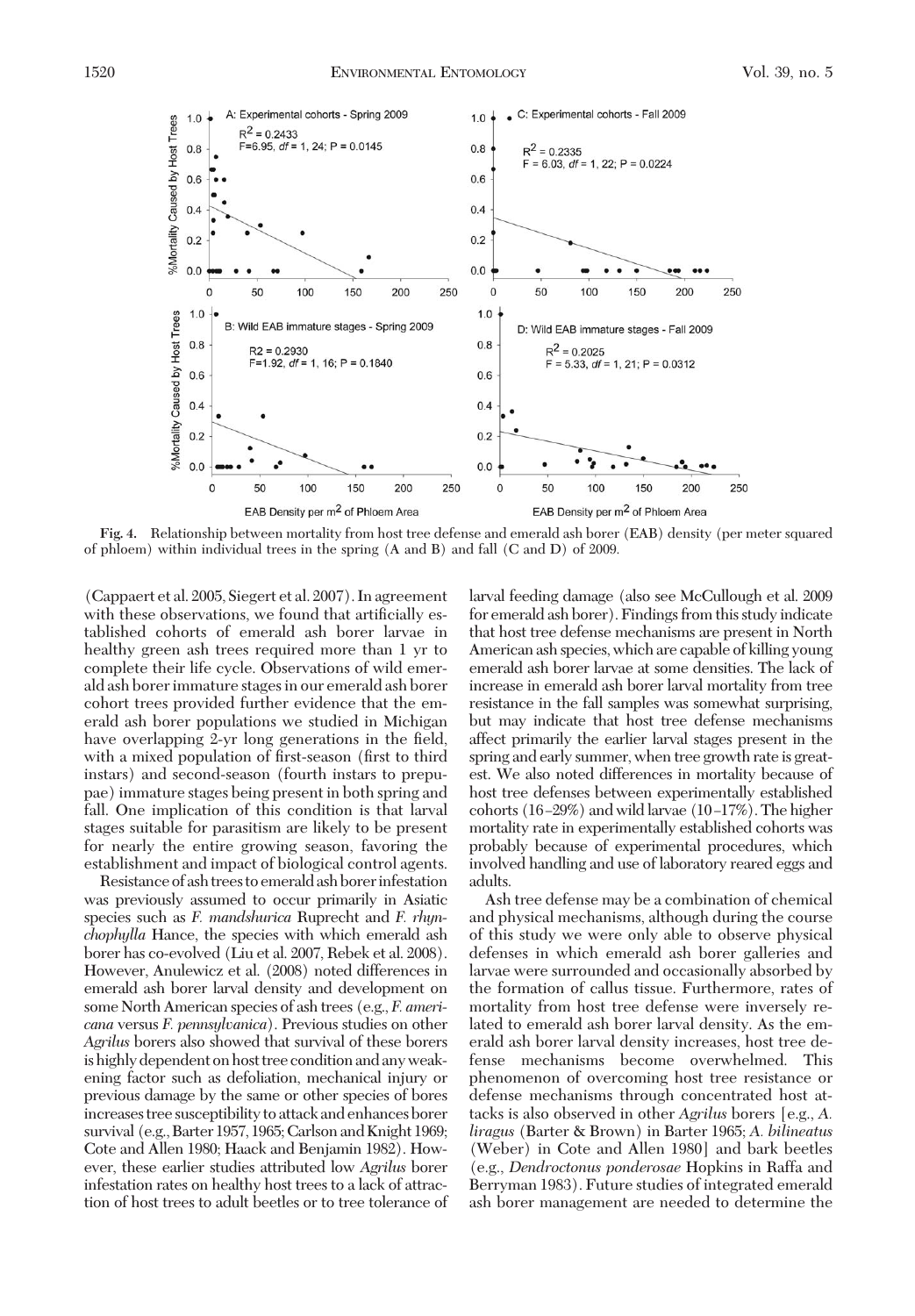threshold of emerald ash borer density that overcomes host tree defense mechanisms, and to what extent host tree defenses would facilitate tree survival if emerald ash borer population densities were reduced by introduced biological control agents.

Several previous studies on emerald ash borer have reported that woodpecker predation is an important mortality factor in some locations in Michigan, killing up to 95% of the large larvae and pupae (Cappaert et al. 2005, Lindell et al. 2008). In contrast, mortality from woodpecker predation observed in this study ranged from 0 to 12.8% for the experimentally established cohorts and from 3.2 to 17.7% for the naturally occurring wild larvae. These lower estimates of woodpecker predation in our study were most likely because of the fact that previous estimates were based on observations of the removal of large emerald ash borer larvae, prepupae, or pupae versus the number of emerald ash borer adult exit holes, which overlooks the presence of live larvae still in the phloem (e.g., Cappaert et al. 2005), whereas in our study all surviving emerald ash borer larvae were included in the calculation of mortality rate. However, woodpecker predation is normally more prevalent in the winter and had our observations been conducted in spring 2010, more cohort or wild emerald ash borer larvae might have been removed by foraging woodpeckers during winter. Lindell et al. (2008) reported that woodpecker predation was positively associated with the emerald ash borer density in a tree. However, positive density-dependence was not evident in this study, possibly because emerald ash borer infestations and rates of woodpecker predation in the sampled ash trees were too low. Consistent with observations by Lindell et al. (2008), woodpecker predation rates appeared to vary significantly among the study locations.

Bauer et al. (2004) isolated five species of pathogens from various immature emerald ash borer stages, with *Beauveria bassiana* (Balsamo) Vuillemin, the most common species, causing <2% mortality of emerald ash borer larvae in Michigan. In this study, a similar low level of mortality from disease was observed. In addition, Bauer et al. (2004) reported that emerald ash borer larvae are parasitized by several endemic and naturally adventive species of hymenopteran parasitoids, including *Atanycolus* spp., *Spathius simillimus* Ashmead, *P. sulcata,* and *B. indica* in Michigan, but only at an extremely low rate (0.05%). Similarly, in our study only one or two individuals of wild emerald ash borer larvae were attacked by these endemic and exotic parasitoid species. A somewhat higher rate of parasitism was observed for the introduced parasitoid *T. planipennisi*, which attacked  $\approx$  1.5% of the emerald ash borer larvae in our parasitoid-release plots. The level of parasitism by *T. planipennisi*seen to date in our plots is still considerably lower than levels  $(22-40\%)$ reported from China (Liu et al. 2007). This is not surprising considering the short time period  $(\leq 1$  yr) since *T. planipennisi* was first released at these sites (fall 2008). Newly introduced parasitoids normally take several years to a decade to exert significant impact on populations of their hosts.

While the combined impact of these factors on populations of emerald ash borer in this study was low, this merely reßects the fact that there has not yet been time for population increase of the newly established parasitoids. This study provides information on emerald ash borer mortality characteristic of the conditions before the biological control program. It also documents the potential establishment of *T. planipennisi.* Continued monitoring of these sites is planned and will allow us to observe changes in the degree of mortality because of the introduced biological control agents or other factors.

Finally, we point out that patterns of emerald ash borer mortalities observed in this study were from sampling the lower 2.5 m of lightly infested ash tree trunks, and might differ from emerald ash borer mortalities in the upper portion of the trees. Like most other wood-boring *Agrilus* species (e.g., *A. anxius* in Barter 1957, *A. bilineatus* in Haack and Benjamin 1982), emerald ash borer attacks on large ash trees often start in canopy, and move downward in subsequent years (Cappeart 2005). This "downward" infestation pattern is generally attributed to the lower resistance in the tree canopy (e.g., Cote and Allen 1980, Haack and Benjamin 1982) than in the trunk. However, our recent observation of emerald ash borer infestation on small ash trees (DBH range from 6 to 20 cm, similar to those used in this study) indicated that although emerald ash borer attacks might start from the upper trunk in the canopy, emerald ash borer densities per square phloem area were usually several times higher at the lower (3m) trunk (J. J. Duan, unpublished data) than the upper trunks and branches in the canopy. Nevertheless, further studies are needed to determine if the major biotic factors (host plant defense and woodpecker predation) observed in this study have differential impacts on survival of emerald ash borer in different part of the tree, and whether this would affect the efficacy of released biocontrol agents in suppressing emerald ash borer populations at different sections of infested trees.

# **Acknowledgments**

We thank student employees Anthony Paul Capizzo and Jane Slater, and Debbie Miller of the USDA Forest Service Northern Research Station, East Lansing, MI, for assistance in the laboratory and field. We are also grateful to Roger Fuester and Doug Luster (USDA Agricultural Research Service, Beneficial Insects Introduction Research Units) for helpful comments to the earlier version of the manuscript. The project is supported partly by USDA Forest Service State and Private Forestry.

# **References Cited**

**Anulewicz, A. C., D. G. McCullough, D. L. Cappaert, and P. M. Therese. 2008.** Host range of the Emerald ash borer (*Agrilus planipennis* Fairmaire) (Coleoptera: Buprestidae) in North America: results of multiple-choice field experiments. Environ. Entomol. 37: 230-241.